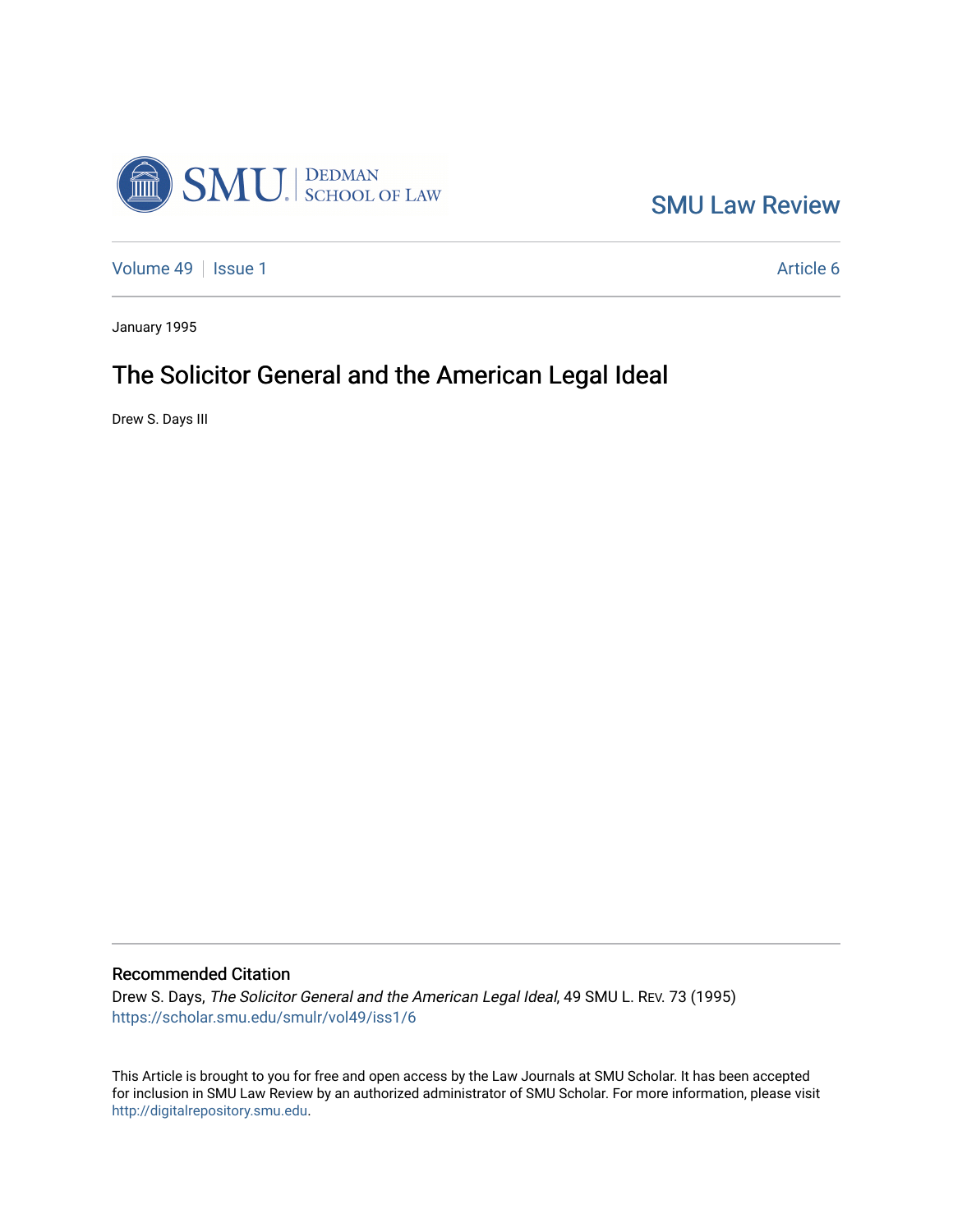# **Lectures**

# **THE SOLICITOR GENERAL AND THE AMERICAN LEGAL IDEAL<sup>†</sup>**

#### Drew **S.** Days, *III\**

T is an honor to join the list of illustrious persons who have been asked to deliver the prestigious Alfred P. Murrah Lecture. Although the title of my lecture is "The Solicitor General and the American Legal Ideal," I want to make clear at the beginning that I do not claim for myself the mantle of the ideal lawyer. After being the Solicitor General for almost two years, however, I have reached some tentative observations on how my office, the Office of the Solicitor General of the United States, has in some measure been able to attain and maintain the mentality of the ideal lawyer of yesteryear.

Let me start, though, with some observations about America's attitude towards lawyers. Given the recent tendency of politicians and the media to depict lawyers as the root of many of the country's ills, it will probably not surprise many of you to learn that in a recent **(1993)** survey,' **52** percent of Americans could not name a lawyer they admired.2 **Of** those that could, two of the top five were the television characters Matlock and Perry Mason, and another, Justice Thurgood Marshall, is dead.<sup>3</sup> The two remaining were F. Lee Bailey, the noted trial attorney, and my boss, Janet Reno, the Attorney General!<sup>4</sup>

These findings were confirmed **by** a **1993** poll **by** the American Bar Association which found that only 40 percent of those surveyed gave law-

**t** This article is a lightly revised and annotated version of the Alfred P. Murrah Lecture delivered at Southern Methodist University School of Law on February 2, 1995. **\*** Solicitor General of the United States. B.A. Hamilton College, 1963; L.L.B. Yale

Law School, 1966. Prior to assuming his post as Solicitor General in May of 1993, Mr. Days was Professor of Law at Yale University School of Law, where he taught and wrote in the fields of civil procedure, federal jurisdiction, Supreme Court practice, antidiscrimination law, comparative constitutional law (Canada and the United States) and international human rights. From **1988** to **1993,** he was also the Director of the Orville H. Schell Jr. Center for Human Rights at Yale University School of Law. From **1977** until 1980, Mr. Days was the Assistant Attorney General for Civil Rights. He previously served on the staff of the **NAACP** Legal Defense Fund from **1969** until 1977.

<sup>1.</sup> Randall Samborn, *Anti-Lawyer Attitude Up,* **NAT'L L.J.,** Aug. 9, 1993, at 1, 20, 22, 24.

<sup>2.</sup> *Id* at 24.

**<sup>3.</sup>** *Id*

*<sup>4.</sup> Id.*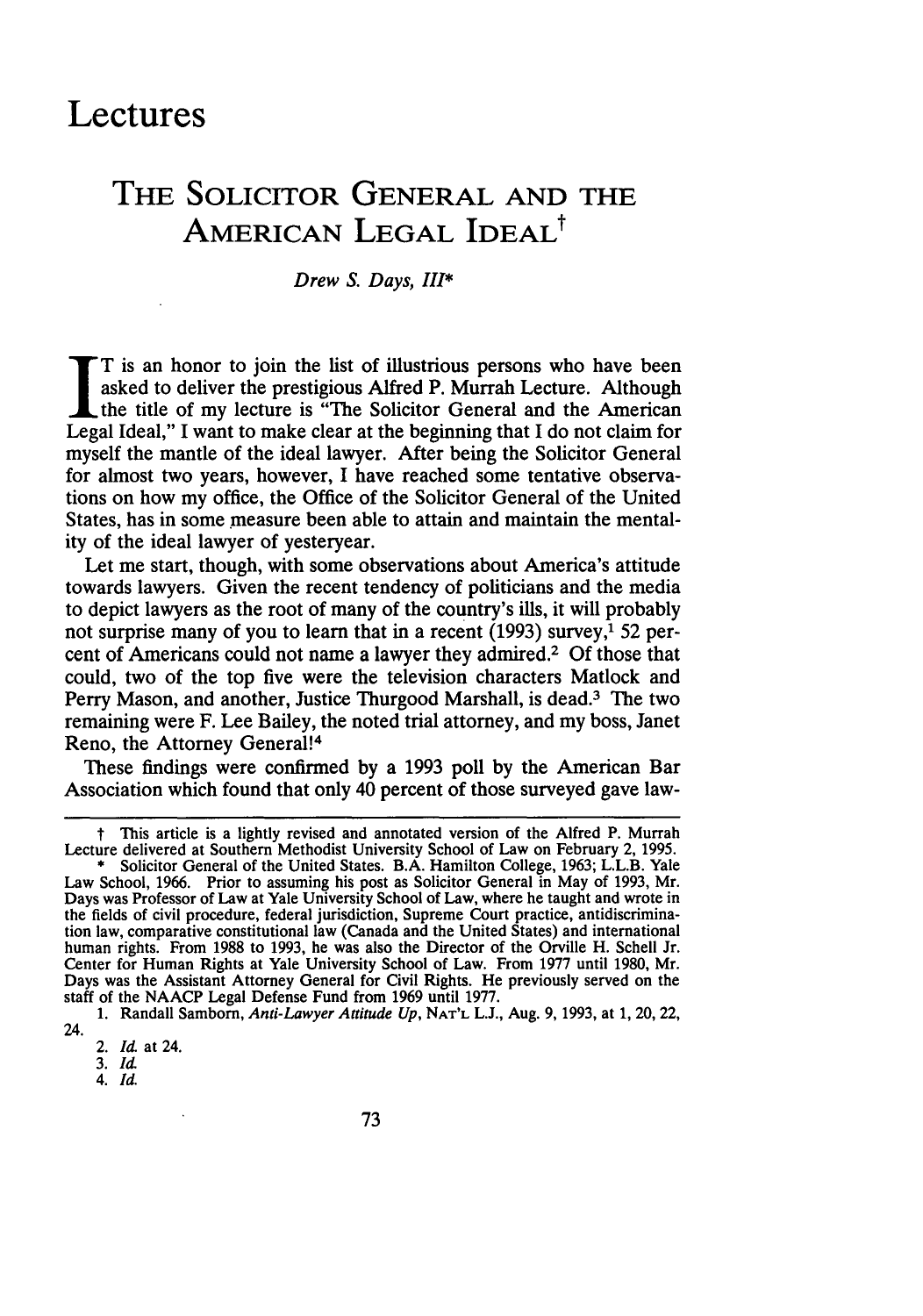yers a favorable rating, just above the 28 percent received by stockbrokers and the 21 percent for politicians.<sup>5</sup> The ABA study also suggested that "familiarity breeds contempt" in this regard, since those having most contact with lawyers were likely to be least positively disposed toward the profession.<sup>6</sup>

More recent surveys confirm that America is not enamored of the legal profession. *U.S. News and World Report* reported this week that 69 percent of Americans say lawyers are only sometimes honest or not usually honest, and 56 percent believe that lawyers use the system to protect the powerful and get rich.7 And even F. Lee Bailey may be in trouble, for polls indicate that 25 percent of Americans have less respect for lawyers in general after watching preliminary hearings in the O.J. Simpson trial.8

One news report suggested that the headline with respect to the criticism of lawyers today was *not* that non-lawyers held lawyers in low esteem, since such an attitude follows in the long tradition of lawyerbashers from Shakespeare and Martin Luther to Benjamin Franklin. Rather, it was that even *lawyers* are beginning to hate each other, that the profession has turned upon itself in masochistic ways previously unobserved. Perhaps the most overt example of this trend can be found in the logo of a company created some years ago by a lapsed lawyer to publish self-help legal manuals such as do-it-yourself divorce kits. The logo shows a necktied shark holding a briefcase, across which is drawn a diagonal red slash!

I am not really in a position to determine to what extent self-loathing within the legal profession has reached unprecedented heights in recent years. It may well be that perennial concerns have simply gained greater media attention of late. Of more interest to me is that discussions of this topic in legal, professional, and academic journals often seek to contrast the perceived deficient lawyer of today with the respected "complete" lawyer of yesteryear, to identify the "ideal" lawyer against whom everyone else, particularly one's adversaries, ought to be unfavorably compared.

Describing this "ideal" lawyer is not an easy task, although my colleague and now Dean at Yale Law School, Anthony Kronman, has made an impressive effort to do so in his book *The Lost Lawyer.* Kronman calls him "the lawyer-statesman" who is, at once, a devoted public citizen, looked to for advice not only about means but also ends, possessed of extraordinary deliberative power, and exceptionally wise.<sup>9</sup> Kronman argues that "two traits set the statesman apart: first, love of the public

8. Don J. DeBenedictis, *The National Verdict,* A.B.A. J., Oct. 1994, at 52, 53.

<sup>5.</sup> Gary A. Hengstler, *Vox* Populi. *The Public Perception of Lawyers: ABA Poll,* A.B.A. J., Sept. 1993, at 60, 62.

*<sup>6.</sup> Id.*

<sup>7.</sup> Stephen Budiansky, *How Lawyers Abuse the Law,* U.S. NEWs & WORLD REP., Jan. 30, 1995, at 50, 52.

**<sup>9.</sup> ANTHONY** T. **KRONMAN, THE LOST LAWYER: FAILING IDEALS OF THE LEGAL** PROFESSION 12 (1993).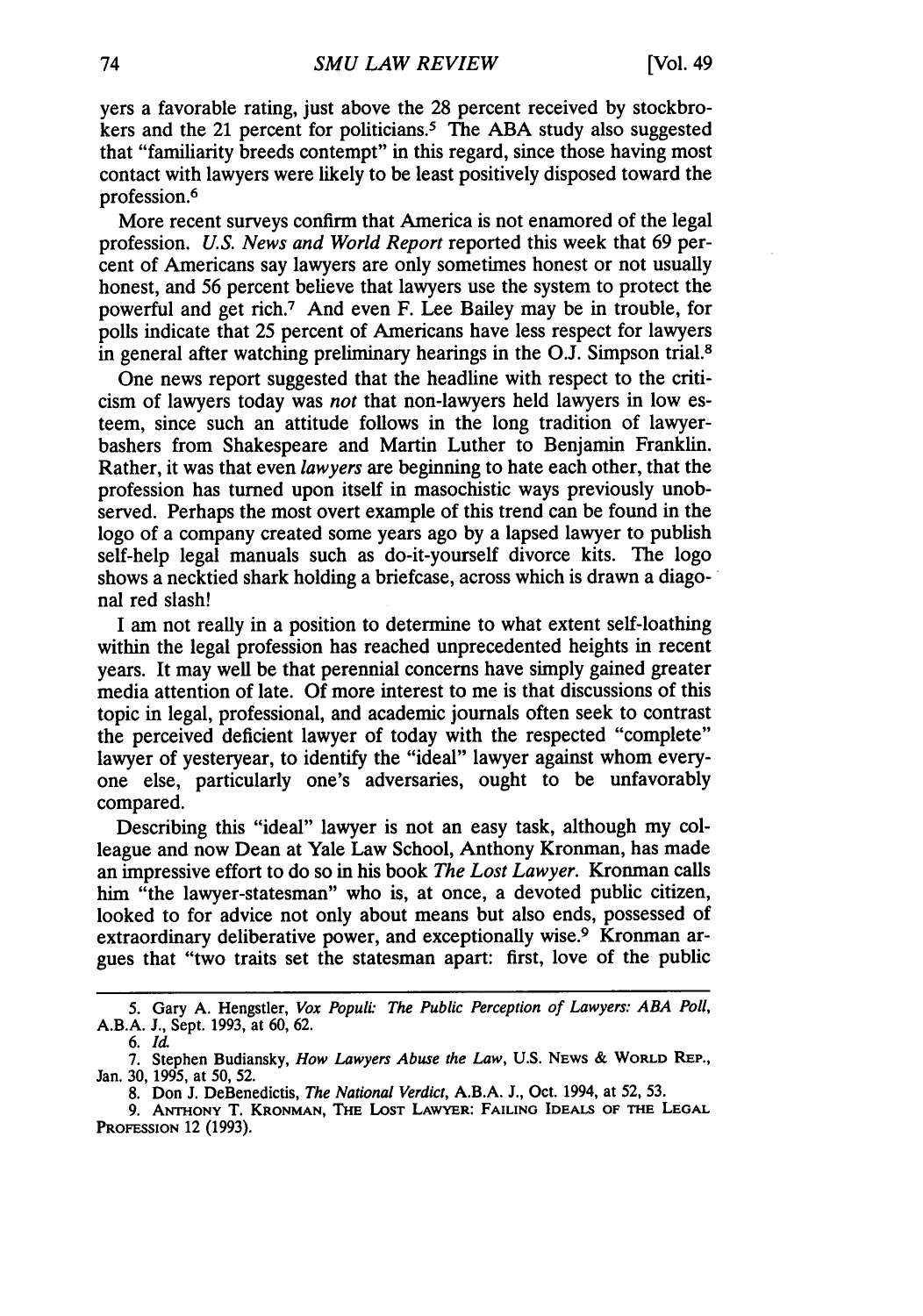good, and second, wisdom in deliberating about it."<sup>10</sup> The statesman is one who aims at the good of the community to which he or she belongs.<sup>11</sup> This approach, of course, may demand more than any one lawyer could ever satisfy, leaving us to wonder whether it provides much help in evaluating living and breathing human beings.

Others have attempted in less philosophically and historically rigorous fashion than Kronman to identify the special qualities that traditionally characterized great lawyers in American history and can be found on occasion among members of today's bench and bar. This latter approach, however, runs the risk of falling into nostalgia for the "good old days" and endowing certain prominent figures from the past with qualities their colleagues and clients would have found surprising. TWo new books have, in my opinion, overcome that obstacle. In *The Betrayed Profession,'2* my friend and hero Sol Linowitz successfully blends the personal and the historical. The book was written, Linowitz says, "to offer some suggestions as to how we lawyers might rekindle pride in our profession and restore the practice of law to the respected position it once occupied."<sup>13</sup> Linowitz, for example, quotes favorably a remark attributed to one of his mentors, the distinguished Elihu Root, a Wall Street lawyer and Secretary of State. Root is reported to have once told a client, "The law lets you do it, but don't  $\dots$ . It's a rotten thing to do."<sup>14</sup>

Harvard Law Professor Mary Ann Glendon's much discussed book, *A Nation Under Lawyers,'5* also uses personal experiences and historical and sociological data to question whether our profession has undergone a change for the worse in recent years. Glendon observes that "it was once **...** [the] lawyer's duty to persuade the client to attend to the spirit as well as the letter of the law." $16$  She rejects what she sees as the more modern view of the lawyer as "friend-of-the-client," first and foremost.<sup>17</sup>

I am not prepared to say that there was ever a "golden age" of lawyering, especially given the undisputed exclusion of minorities, women, and Jews from the mainstream legal establishment until quite recently, as well as the failure of the legal community to concern itself with the legal needs of the least well-off. But there was a vision of an ideal lawyer, Kronman's lawyer-statesmen, one which was more complex than the client-centered win-at-all-costs vision of lawyers which is prevalent in some circles today.

With all this in mind, I wondered if it was possible to get beyond merely cataloguing the traits that an ideal lawyer should possess or describing lawyers that we think, in some less systematic way, embody

**1995]**

17. *Id.* at 38.

<sup>10.</sup> *Id.* at 54.

<sup>11.</sup> *Id.*

<sup>12.</sup> **SOL** M. **LINowrrz, THE BETRAYED PROFESSION: LAWYERING AT THE END OF THE** TWENTIETH **CENTURY** (1994).

<sup>13.</sup> *Id.* at xii.

<sup>14.</sup> *Id.* at 48.

**<sup>15.</sup> MARY ANN GLENDON, A NATION UNDER LAWYERS: How THE CRISIS IN THE LEGAL** PROFESSION **IS** TRANSFORMING **AMERICAN** SOCIETY (1994).

<sup>16.</sup> *Id.* at 37.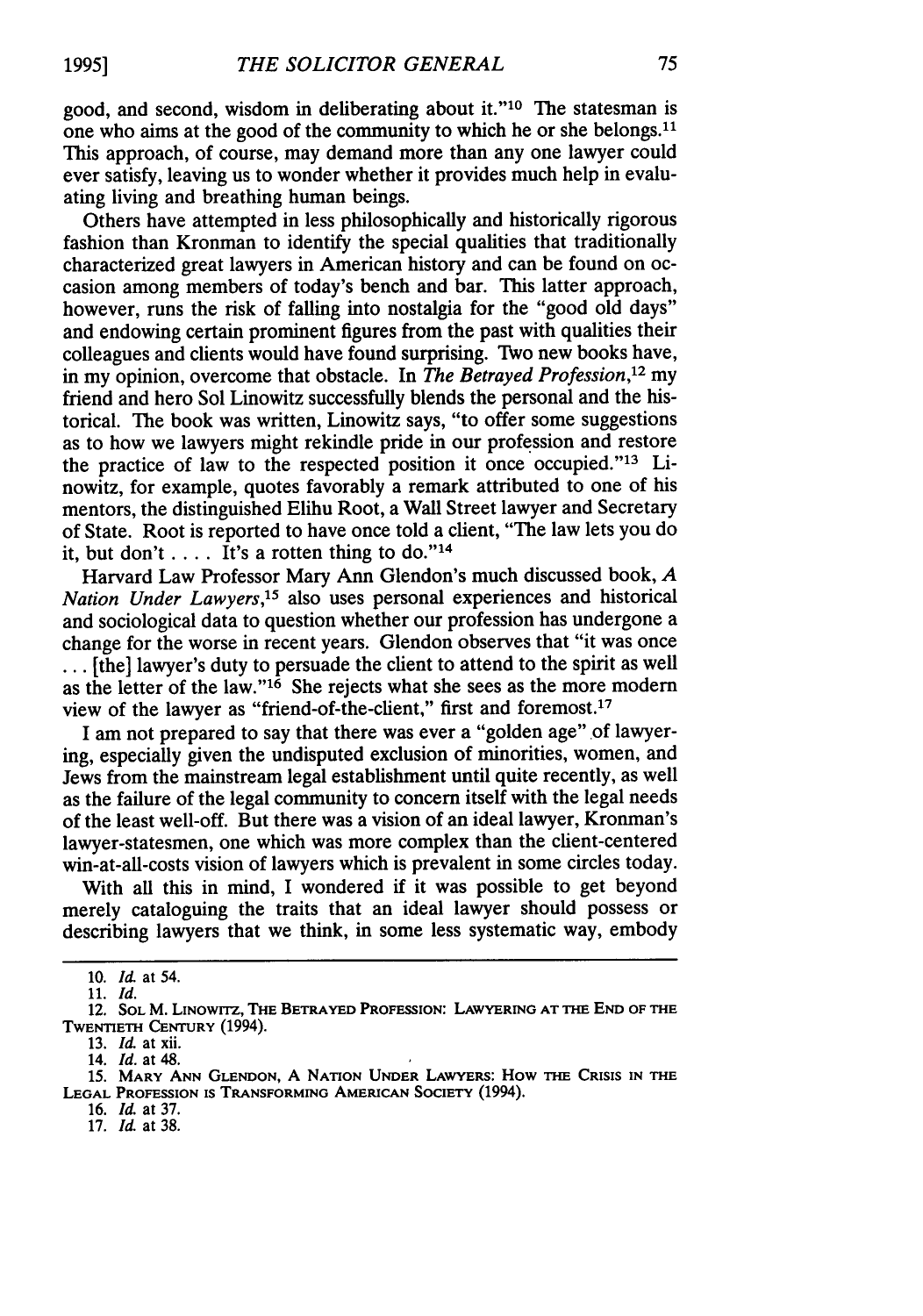such an ideal. Can't we find greater certainty anywhere? What does an ideal lawyer do all day? What does the job description of an ideal lawyer look like?

Let me suggest one answer to these questions which derives from my personal experience. Ever since I was nominated to become the Solicitor General of the United States almost two years ago, hardly a day has gone by that I have not been told by another lawyer that I have the best lawyer's job in America. Now, there may be many explanations for why this is said. Clearly, most lawyers do not have their pick of interesting, important cases to handle or the opportunity to argue a half-dozen times a term before the Supreme Court. And being the Government's top lawyer has its other privileges. But I think that such comments are motivated by other considerations.

Perhaps unconsciously, lawyers may covet the job of Solicitor General because they believe it offers those who occupy that position the opportunity to act in ways that come closest to their version of what the ideal lawyer should be and demands qualities that the ideal lawyer should possess. Whether any particular incumbent rises to the occasion is another matter; the important point is that the office is rightfully perceived to provide the *possibilities* for lawyering unlikely to be found elsewhere in the profession.

I do not intend to recite the history of my office. Suffice it to say, the Office of the Solicitor General was established in 1870 in order to provide the Attorney General with assistance in the discharging of his official duties. 18 Over the intervening one hundred and twenty-five years, however, a tradition of independence, both within the Department of Justice and the Executive Branch as a whole, has developed with respect to the Solicitor General's role. Although the Solicitor General is appointed by the President and works for the Attorney General, it is rare for his decisions to be overruled by either of his superiors. Consequently, for most purposes, the Solicitor General has the last word with respect to whether and on what grounds the United States will seek review in the Supreme Court and determines what cases from the federal trial courts the Government will seek to appeal.

In this process, the Solicitor General is not a "hired gun." Indeed, he has a captive client, who may not seek new counsel if he receives disagreeable legal advice. One of my predecessors, Solicitor General, later Attorney General, Francis Biddle, was prompted by this circumstance to remark:

[The Solicitor General] determines what cases to appeal, and the client has no say in the matter, he does what his lawyer tells him, the lawyer stands in his client's shoes, for the client is but an abstraction

<sup>18.</sup> Act of June 22, 1870, ch. 150, §§ 1, 2, 16 Stat. 162 (codified at 28 U.S.C. § 505 (1988)).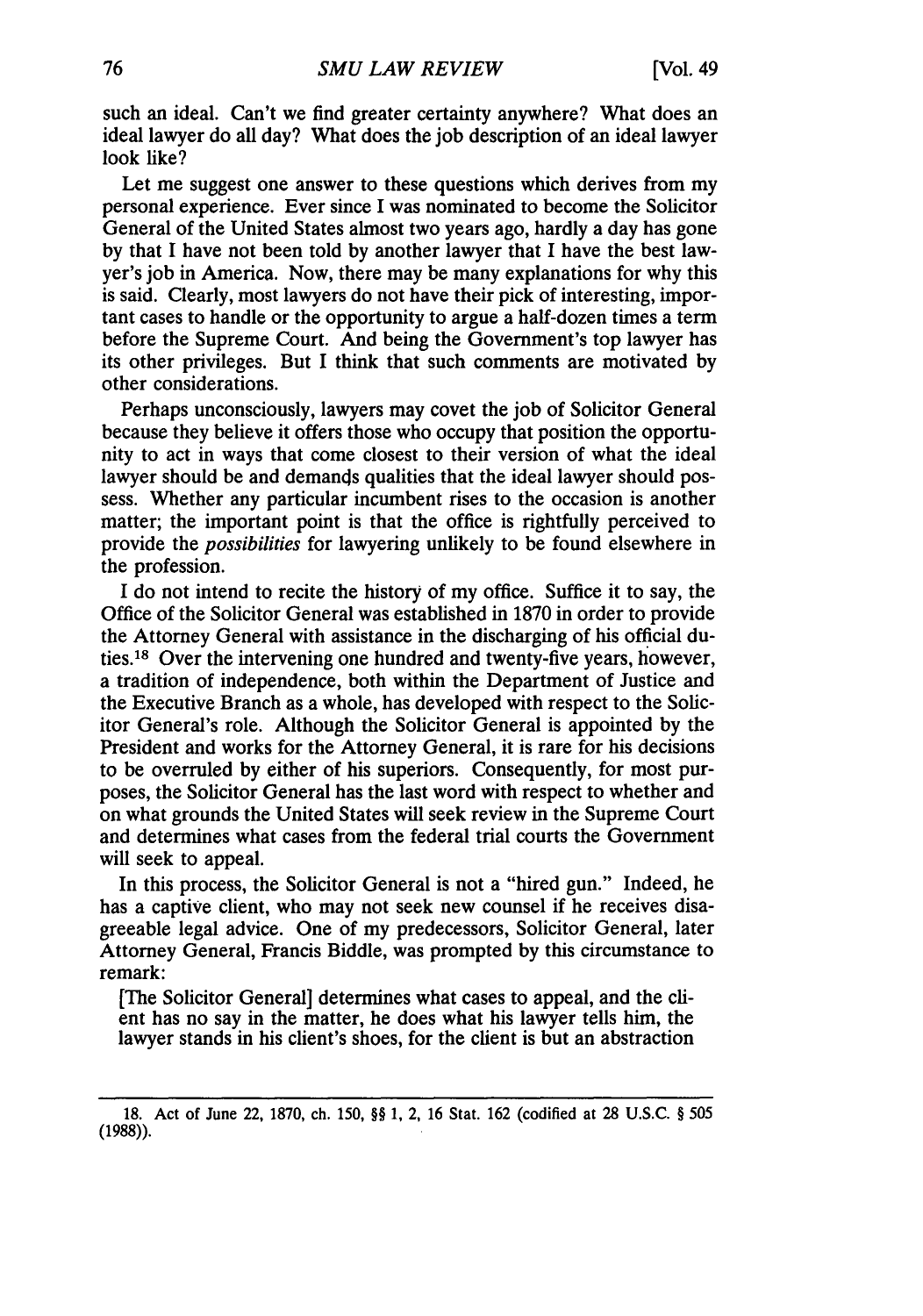**....** [H]is guide is only the ethic of his own profession framed in the ambience of his experience and judgment.<sup>19</sup>

This is a rather rhapsodic and inaccurate picture of the Solicitor General's role. But it does capture the fact that his responsibility is ultimately not to any particular agency or person in the federal government but rather "the interests of the United States" which may, on occasion, conflict with the short-term programmatic goals of an affected governmental entity.

The Supreme Court recognized this tension when it noted this term that:

the practice... [of concentrating the litigating authority in the Solicitor General] serves the Government well; an individual Government agency necessarily has a more parochial view of the interest of the Government in litigation than does the Solicitor General's office, with its broader view of litigation in which the Government is involved throughout the state and federal court systems. Whether review of a decision adverse to the Government in a court of appeals should be sought depends on a number of factors which do not lend themselves to easy categorization. The Government as a whole is apt to fare better if these decisions are concentrated in a single official. <sup>20</sup>

To be sure, the Solicitor General is not a policy-maker in the sense that other presidential appointees at the Cabinet and sub-cabinet levels are. But in the course of acting as a legal policy-maker regarding governmental litigation, he acts as a lawyer-statesman, advising his colleagues not only as to means to achieve certain ends but also helping them to clarify ends in light of wisdom that is often gained from court challenges to federal policies.

Aside from having a client who cannot seek other representation, it is also true that the Solicitor General occupies an especially prominent position as an officer of the federal courts, particularly the Supreme Court, where the "ethics of his profession framed in the ambience of his experience and judgment"<sup>21</sup> must be punctiliously observed. Even if he were not inclined for reasons of principle to adhere to high standards of candor and fair dealing before the Court, the pragmatics of his "repeat player" status before the Court would require such adherence. For example, lawyers on my staff and I have argued in forty of the fifty-two cases heard **by** the Court so far this term.22 Thus, like an ideal lawyer of old, the Solicitor General's long-term relationship with the Court reinforces his duties as an officer of that Court and creates a sense of trust and obligation.

In so many ways, the Solicitor General is invited **by** tradition, as well as statute and regulation, to step out from the role of partisan advocate to assist in the orderly development of the law and to insist that justice be

**<sup>19.</sup>** FRANCiS BIDDLE, **IN BRIEF** AUTHORITY 97 (1962).

<sup>20.</sup> Federal Election Comm'n v. NRA Political Victory Fund, 115 **S.** Ct. 537, 542 (1994).

<sup>21.</sup> BIDDLE, supra note 19, at 97.

<sup>22.</sup> As of January 19, 1995.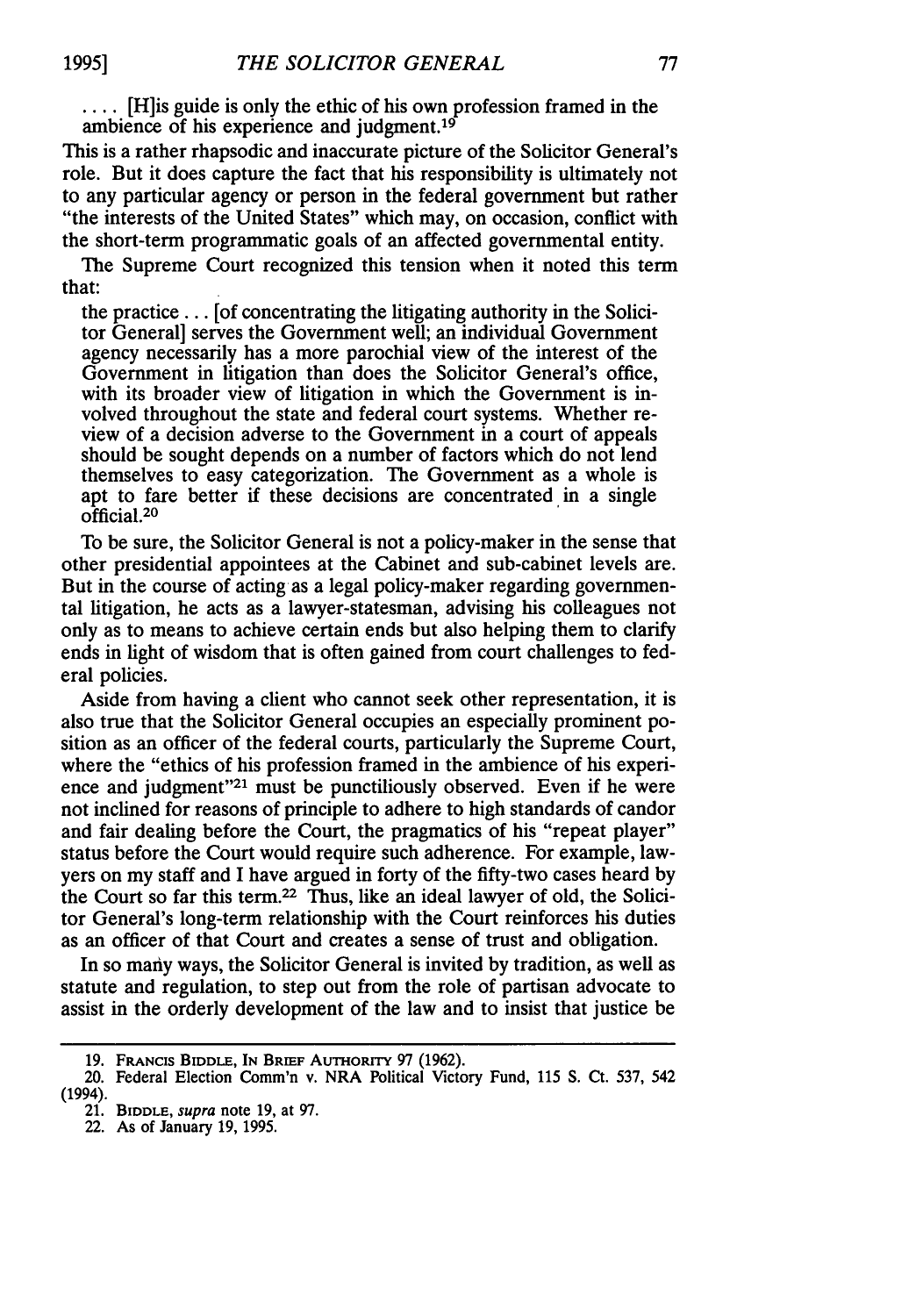done even where the immediate interests of the federal government may not appear to benefit. For, as it is inscribed on the walls of the Department of Justice, "The United States wins its point whenever justice is done its citizens in the courts. '23 Let me give four examples of how the Solicitor General acts in the interests of justice.

First, Solicitors General have "acquiesced" in efforts by opponents in litigation to obtain Supreme Court review of cases in which the government prevailed below. They have done so because, while confident of the government's position, they believed that it was in the best interest of the country to have a contested legal question definitively resolved by the Supreme Court. For example, in a case called *O'Melveny & Myers v. FDIC*,<sup>24</sup> the government prevailed in the Ninth Circuit on the question of whether state or federal law governed in certain instances when the FDIC became the receiver of a failed savings and loan. When the private party in the court of appeals sought certiorari, we told the Supreme Court it ought to hear the case, putting at risk our victory below, because of the "profound importance" of the question in terms of both money (over a billion dollars) and the need for a uniform national standard.<sup>25</sup> In a unanimous opinion, the Court reversed the Ninth Circuit decision and decisively rejected each of our arguments.26 I do not regret our decision to acquiesce, for we got what was required-a definitive statement of the law on an issue of public importance.

Second, Solicitors General have "confessed error" in cases where the government has won in the lower courts but the Solicitor General concluded that a "fundamental error" had led to that result. In many cases, as in life itself, fundamental error is found in the details, and I think that is reflected in the cases in which I have confessed error. Cases like *Reed v. United States27* are typical. In *Reed,* a crack dealer argued that the district court had miscalculated the amount of drugs she had distributed and thus had sentenced her to an extra five years in prison. The court of appeals rejected her argument,<sup>28</sup> but when the case got to my office, a fresh look at the undisputed facts indicated that she was right. We asked the Supreme Court to vacate our "victory" and remand for further proceedings, and the Court did so.<sup>29</sup>

I should note that lower court judges do not look favorably upon confessions of error. Solicitor General Simon Sobeloff, who later served on

<sup>23.</sup> *See* Brady v. Maryland, 373 U.S. 83, 87 & n.2 (1963).

<sup>24. 969</sup> F.2d 744 (9th Cir. 1993).

<sup>25.</sup> Brief for the Federal Deposit Insurance Corporation at 4-5, O'Melveny & Myers v. **FDIC,** 114 S. Ct. 2048 (1994) (No. 93-489).

<sup>26.</sup> *See* O'Melveny & Myers v. FDIC, 114 **S.** Ct. 2048 (1994).

<sup>27. 114</sup> S.Ct. 1289 (1994).<br>28. United States v. Casel, 995 F.2d 1299 (5th Cir. 1993), cert. denied, 114 S.Ct. 472, 28. United States v. Casel, 995 F.2d 1299 (5th Cir. 1993), *cert. denied,* 114 S.Ct. 472, *and cert. denied,* 114 S.Ct. 1308 (1994), *and vacated sub nom.* Reed v. United States, 114 **S.** Ct. 1289 (1994).

<sup>29.</sup> *Reed,* 114 S.Ct. at 1289; *see also, e.g.,* Mohwish v. United States, 113 **S.** Ct. 1378 (1993). *See generally* David M. Rosenzweig, *Confession of Error in the Supreme Court by the Solicitor General,* 82 GEORGETOWN L.J. 2079 (1994).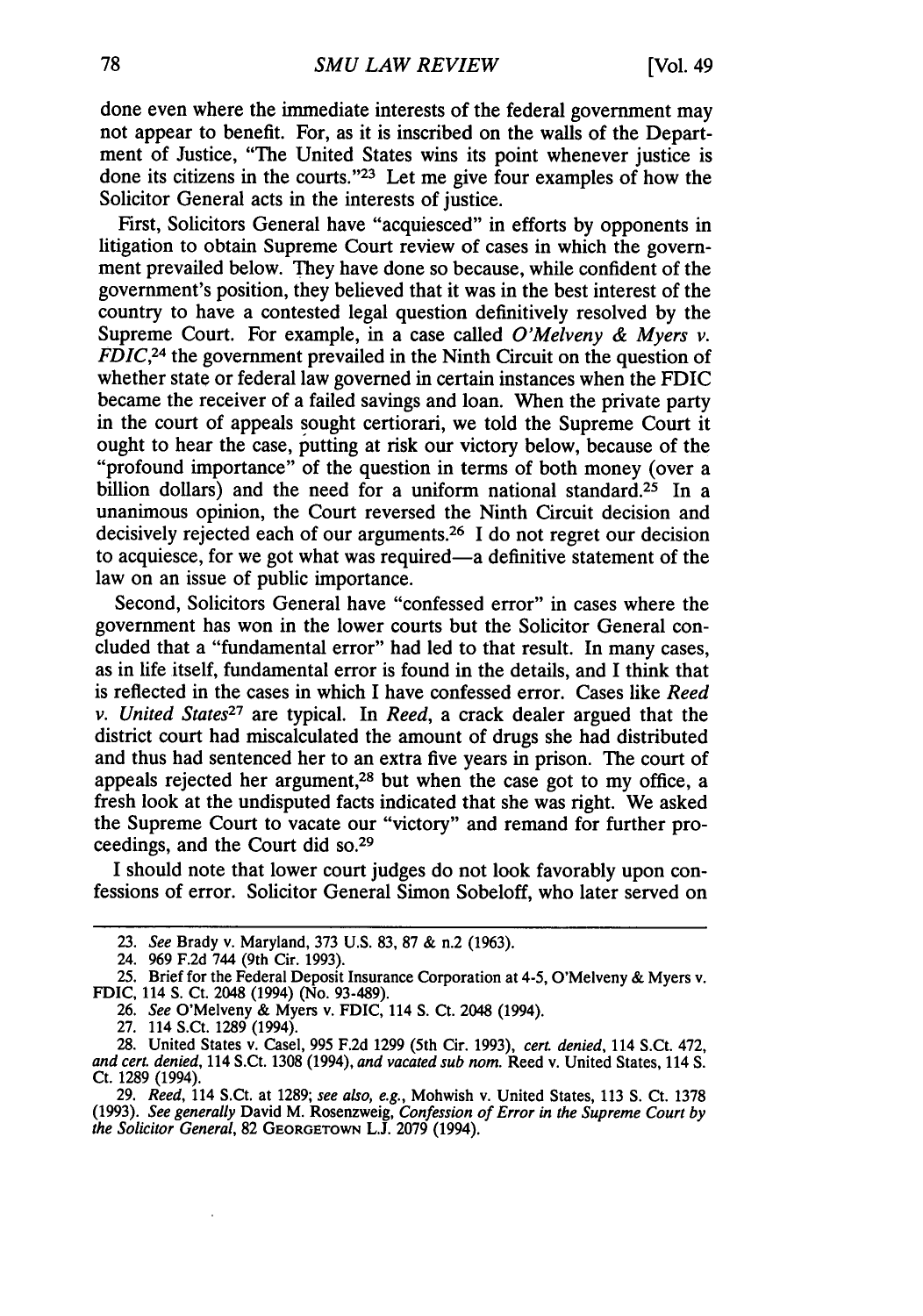the federal court of appeals, was quoted as saying: "When I was Solicitor General,... I thought that confessing error was the noblest function of the office. Now that I am a Circuit Judge, I know it is the lowest trick one lawyer can play upon another."30

And Judge Learned Hand, the subject of Professor Gerald Gunther's well-received new biography, said: "It is bad enough to have the Supreme Court reverse you, but I will be damned if I will be reversed by some Solicitor General."31

Third, the Solicitor General is often asked formally by the Supreme Court through a process referred to in the relevant jargon as "CVSG" (or "call for the views of the Solicitor General") to express his views on whether a pending petition for certiorari in a non-government case should be granted. In such instances, the Court is not seeking the advice of an advocate or a partisan, but rather of an officer of that court committed to providing his best judgment with respect to the matter at issue.

Thus, as many of you might have heard, my office recently filed a brief in the case of Brett Kimberlin, a federal prisoner who claimed that his right to hold a press conference regarding former Vice-President Quayle's alleged drug use was unconstitutionally interfered with. The legal issue before the Court regarded the proper standards for reviewing qualified immunity claims of government officials. Even though the defendants in the case are all federal officials who had prevailed in the court of appeals, we took the position that the Court should grant certiorari and reverse because the lower court's decision imposed a burden on the plaintiff which was "incorrect" and conflicted with "well established" law.<sup>32</sup> Although the ruling of the lower court may have favored the United States and its employees, we opposed it because we believed it was contrary to the long-term interests of the law.

Fourth, and finally, there are rare occasions when the Solicitor General will decline to defend the constitutionality of a federal statute. Because of the respect to which the Congress is entitled as a coordinate branch of government, Solicitors General traditionally have recognized a general duty to defend congressional statutes against constitutional challenges. But owing to the fact that the Constitution is the supreme law of the land,<sup>33</sup> and the President—and by extension the Solicitor General—has a duty to "take care that the laws be faithfully executed,"<sup>34</sup> Solicitors General have not risen to the defense of the Acts of Congress in two situations. First, Solicitors General have always sided with the President in disputes over the constitutionality of congressional attempts to circum-

<sup>30.</sup> Archibald Cox, *The Government in the Supreme Court,* 44 Cmi. B. REc. 221, 225 (1963).

<sup>31.</sup> *Id.* at 224-25.

<sup>32.</sup> Brief for the United States as Amicus Curiae at 14-15, Kimberlin v. Quinlan, 115 S. Ct. 2552 (1995) (No. 93-2068).

<sup>33.</sup> *See* U.S. CONsT. art. VI.

<sup>34.</sup> U.S. **CONST.** art. II, § 3.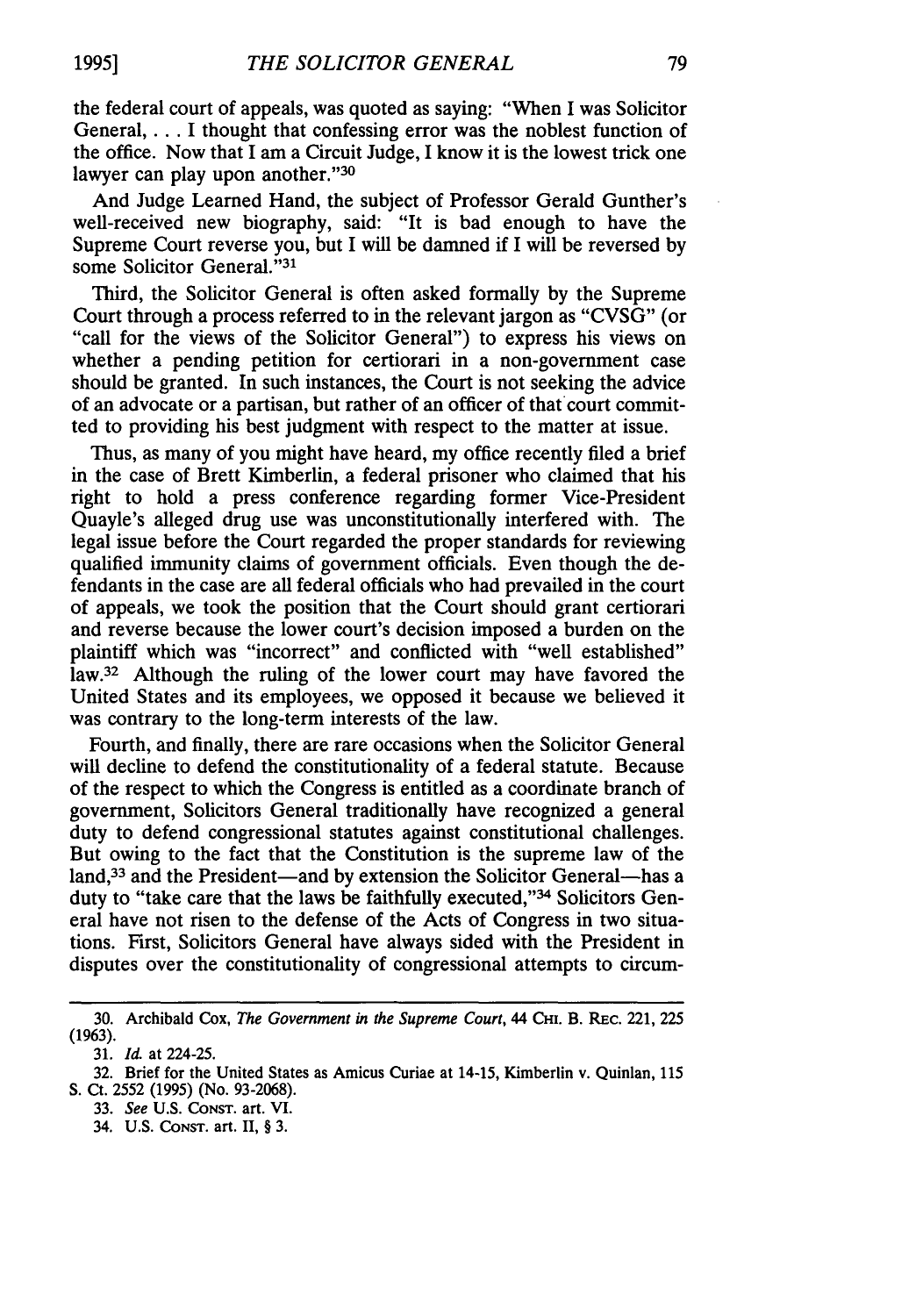scribe presidential power. The first such case was *Myers v. United States35* in 1926, in which the Solicitor General successfully argued that Congress had impermissibly intruded upon the prerogatives of the Executive Branch by limiting the President's power to remove a postmaster. In that case, the Court invited Senator George Wharton Pepper to argue on behalf of Congress in defense of the legislation.<sup>36</sup>

The second situation in which the Solicitor General will not defend a statute is when he determines that the law is patently unconstitutional. "In such cases," Solicitor General Wade McCree has written, "the Solicitor General's Office is called upon to give full faith and credit to the fundamental law embodied in the Constitution, even at the expense of the federal statute."<sup>37</sup> The decision to abandon a statute is made only in the most extreme instances. When Attorney General Griffin Bell informed Congress that the Justice Department would not appeal decisions invalidating statutes, his letters always ended with the following statement: "The Department of Justice is, of course, fully mindful of its duty to support the laws enacted by Congress. Here, however, the Department has determined, after careful study and deliberation, that reasonable arguments cannot be advanced to defend the [statute] at issue."'38

I admit there is a tension for those who believe that the Solicitor General, like the ideal lawyer-statesman, should exercise independent judgment in all circumstances. But the policy of defending all but the most blatantly unconstitutional congressional statutes must be viewed in the light of strong separation of powers concerns. Granting the Solicitor General broader latitude would permit the Executive Branch to use litigation as a form of post-enactment veto of legislation that the Administration dislikes, while permitting Congress to defend its own statutes would undermine the Executive Branch's status as the litigating arm of the government.<sup>39</sup>

Thus far, I have declined in a few instances to defend acts of Congress on one or the other of these grounds. When such declinations occur, Congress is so advised and may assume responsibility for the defense itself.<sup>40</sup> In one instance, we chose not to appeal a district court decision

<sup>35. 272</sup> U.S. 52 (1926).

<sup>36.</sup> *Id.* at 21.

<sup>37.</sup> Wade H. McCree, Jr., *The Solicitor General and His Client,* 59 WASH. U. L.Q. 337, 343-344 (1981).

<sup>38.</sup> Letter from Griffin Bell, Attorney General, to Robert Byrd, Senate Majority Leader 2 (May 8, 1979) (on file with author).

<sup>39.</sup> *See* REBECCA **MAE SALOKAR,** THE **SOLIcITOR GENERAL:** THE **POLITICS OF LAW** 86-87 (1992); Joshua I. Schwartz, *Two Perspectives on the Solicitor General's Independence,* 21 Loy. L.A. L. REv. 1119, 1152-1154 (1988).

<sup>40.</sup> The Attorney General is required by law to notify the Congress of any decision by the Solicitor General (or the Attorney General) not to defend an Act of Congress. The Ethics in Government Act of 1978 provides in part:

The Attorney General shall notify the [Senate Legal] Counsel with respect to any proceeding in which the United States is a party of any determination by the Attorney General or Solicitor General not to appeal any court decision affecting the constitutionality of an Act or joint resolution of Congress within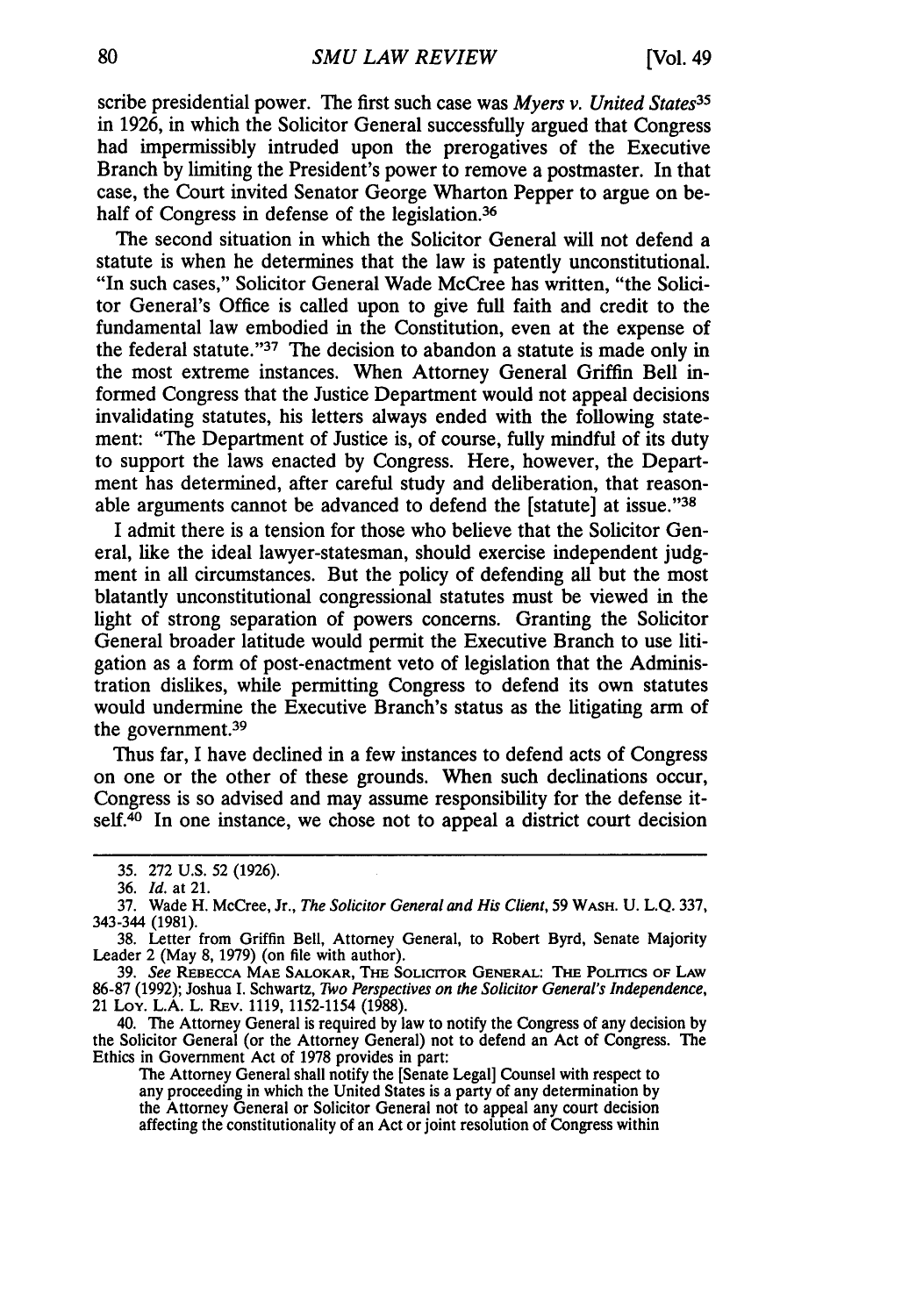which struck down on First Amendment grounds a statute that prohibited the use of the name "Crazy Horse" on beer labels. 41 Congress seemed to accept the decision not to go forward.

In another set of cases, the situation was more complicated. Prior to 1934, Congress had provided that children born outside the United States in a marriage between an American citizen and a foreign national were American citizens if their father was a citizen, but were not citizens if only their mother was a citizen.<sup>42</sup> While this distinction may seem invidious to modern ears, it was consistent with the prevailing international standards of the time. In 1934, Congress abolished the distinction between citizen fathers and mothers, but applied it prospectively only. Recently, foreign-born children of American women have sought relief in federal court, claiming that the pre-1934 statute violated equal protection. In the leading case, *Wauchope v. United States Department of State,43* the Ninth Circuit held that the government had failed to sustain its burden of maintaining a classification based on gender, declared the statute unconstitutional, and awarded the plaintiffs citizenship.<sup>44</sup> It is fair to say that we had serious reservations about many of the court's legal holdings, including questions of standing, laches, and especially the remedy. But on the crucial question of constitutionality of the classification, the Attorney General, acting on my recommendation, informed Congress that "[tihe Ninth Circuit's ruling on the merits is consistent with modern developments in the Supreme Court's jurisprudence concerning statutory distinctions based on gender," and thus we decided not to seek certiorari or otherwise challenge the holding.45 Since that time, the Administration has worked with Congress to amend the statute at issue to grant these persons citizenship retroactively. <sup>46</sup>

I have not taken your time this afternoon just to let you know how happy I am to be the fortieth Solicitor General, although that is very true. This speech is also not intended to be an advertisement for myself. Believe me, I am still learning my way around the office, so to speak. Rather, my objective was to describe for you an institution where the lawyer *is expected* to look not only to the interests of his client, but also to the long-term effects upon the government, and upon the country, of po-

such time as will enable the Senate to direct the Counsel to intervene as a party in such proceeding pursuant to section 288e of this title.

<sup>2</sup> U.S.C. § 288k(b) (1988). Congress has also imposed such a requirement through annual appropriations measures. *See, e.g.,* Pub. L. No. 98-411, § 203(a), 98 Stat. 1558 (1984); Pub. L. No. 96-132, § 21(a), 93 Stat. 1049-50 (1979); Pub. L. No. 95-624, § 13, 92 Stat. 3464 (1978); *see also* Heckler v. Edwards, 465 U.S. 870, 873-74 & n.3 (1984).

<sup>41.</sup> *See* Hornell Brewing Co. v. Brady, 819 F. Supp. 1227 (E.D.N.Y. 1993).

<sup>42.</sup> Rev. Stat. of 1874, § 1993 (originally enacted as Act of Feb. 10, 1855, ch. 71, § 1, 10 Stat. 604).

<sup>43. 985</sup> F.2d 1407 (9th Cir. 1993).

<sup>44.</sup> *Id* at 1419.

<sup>45.</sup> Letter from Janet Reno, Attorney General, to Michael Davidson, Senate Legal Counsel 2-3 (Oct. 15, 1993) (on file with author).

*<sup>46.</sup> See* Immigration and Nationality Technical Corrections Act of 1994, Pub. L. No. 103-416, § 1, tit. I, 108 Stat. 4305, 4306 (to be codified in scattered sections of 8 U.S.C.).